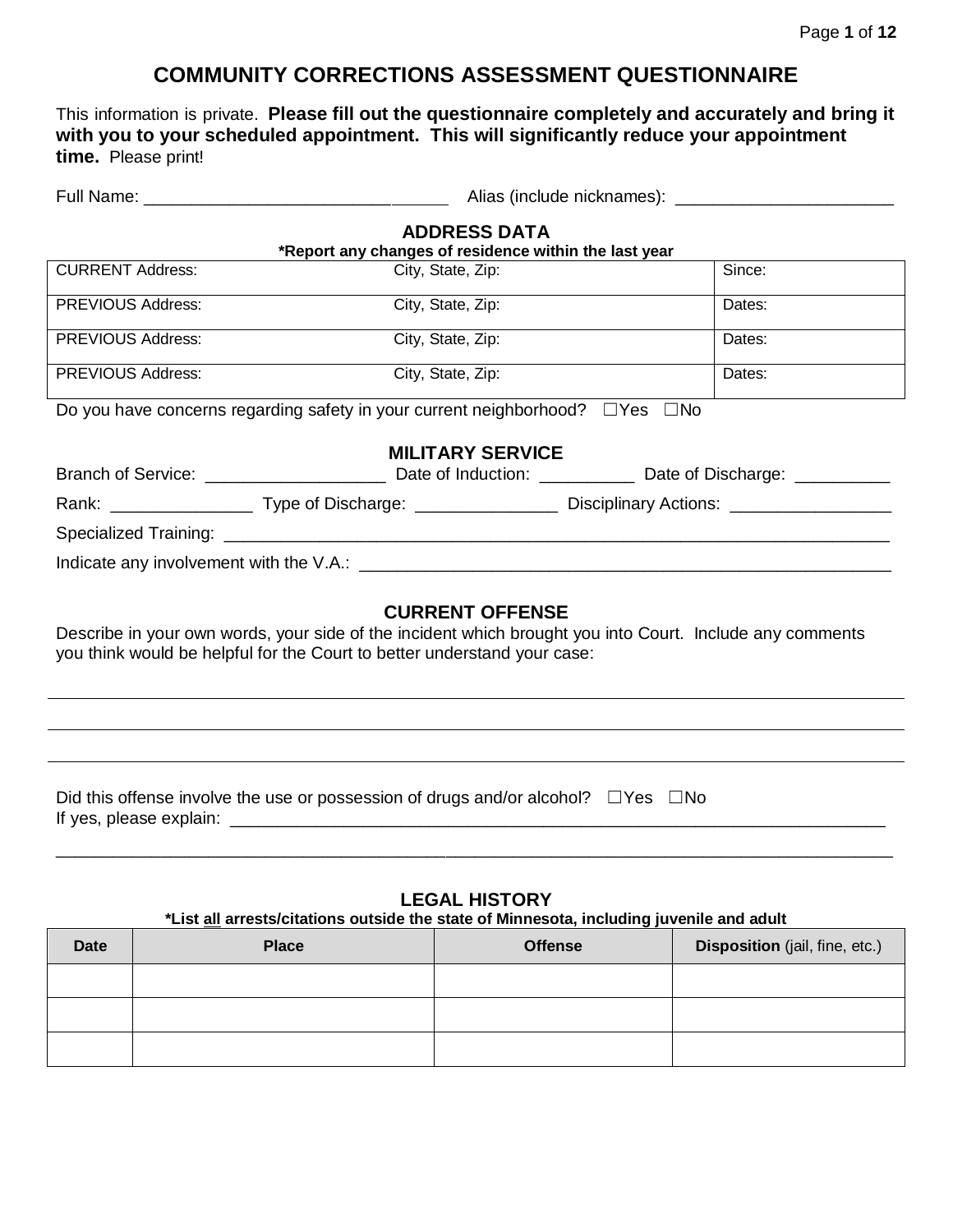| Are you currently on probation/supervised release? $\square$ Yes $\square$ No If yes, in what county(ies)? |  |  |
|------------------------------------------------------------------------------------------------------------|--|--|
| Were you ever arrested under the age of 16? $\square$ Yes $\square$ No Age of first police contact:        |  |  |

Have you ever been confined (adult or juvenile) in any type of correctional facility (i.e., Red Wing, St. Cloud, Workhouse, etc.)? □ Yes □ No If yes, please list below:

| <b>Institution</b>                                                                                                                                                                                                                                                            | <b>Date</b><br><b>Entered</b> | <b>Reason for Confinement</b>                                                                                                                                                                                             | <b>Date</b><br><b>Released</b> |  |
|-------------------------------------------------------------------------------------------------------------------------------------------------------------------------------------------------------------------------------------------------------------------------------|-------------------------------|---------------------------------------------------------------------------------------------------------------------------------------------------------------------------------------------------------------------------|--------------------------------|--|
|                                                                                                                                                                                                                                                                               |                               |                                                                                                                                                                                                                           |                                |  |
|                                                                                                                                                                                                                                                                               |                               |                                                                                                                                                                                                                           |                                |  |
|                                                                                                                                                                                                                                                                               |                               |                                                                                                                                                                                                                           |                                |  |
|                                                                                                                                                                                                                                                                               |                               |                                                                                                                                                                                                                           |                                |  |
| Ever charged? $\Box$ Yes $\Box$ No                                                                                                                                                                                                                                            |                               | Ever attempted, or succeeded, in an escape from an institution/placement? $\square$ Yes $\square$ No<br>Ever had a probation/supervised release violation during prior supervision? $\Box$ Yes $\Box$ No If yes, explain: |                                |  |
|                                                                                                                                                                                                                                                                               |                               |                                                                                                                                                                                                                           |                                |  |
|                                                                                                                                                                                                                                                                               |                               | <b>EDUCATION</b><br>Highest Grade Completed: _______________ If you did not graduate, explain: ___________________________________                                                                                        |                                |  |
| Were you ever suspended out of school or expelled? $\Box$ Yes $\Box$ No<br>Did you obtain a G.E.D.? □ Yes □ No If yes, date and place: ____________________<br>Have you ever been told, or do you believe, you have a hearing, reading, writing, or special learning problem? |                               |                                                                                                                                                                                                                           |                                |  |
| <b>EMPLOYMENT</b>                                                                                                                                                                                                                                                             |                               |                                                                                                                                                                                                                           |                                |  |
|                                                                                                                                                                                                                                                                               |                               |                                                                                                                                                                                                                           |                                |  |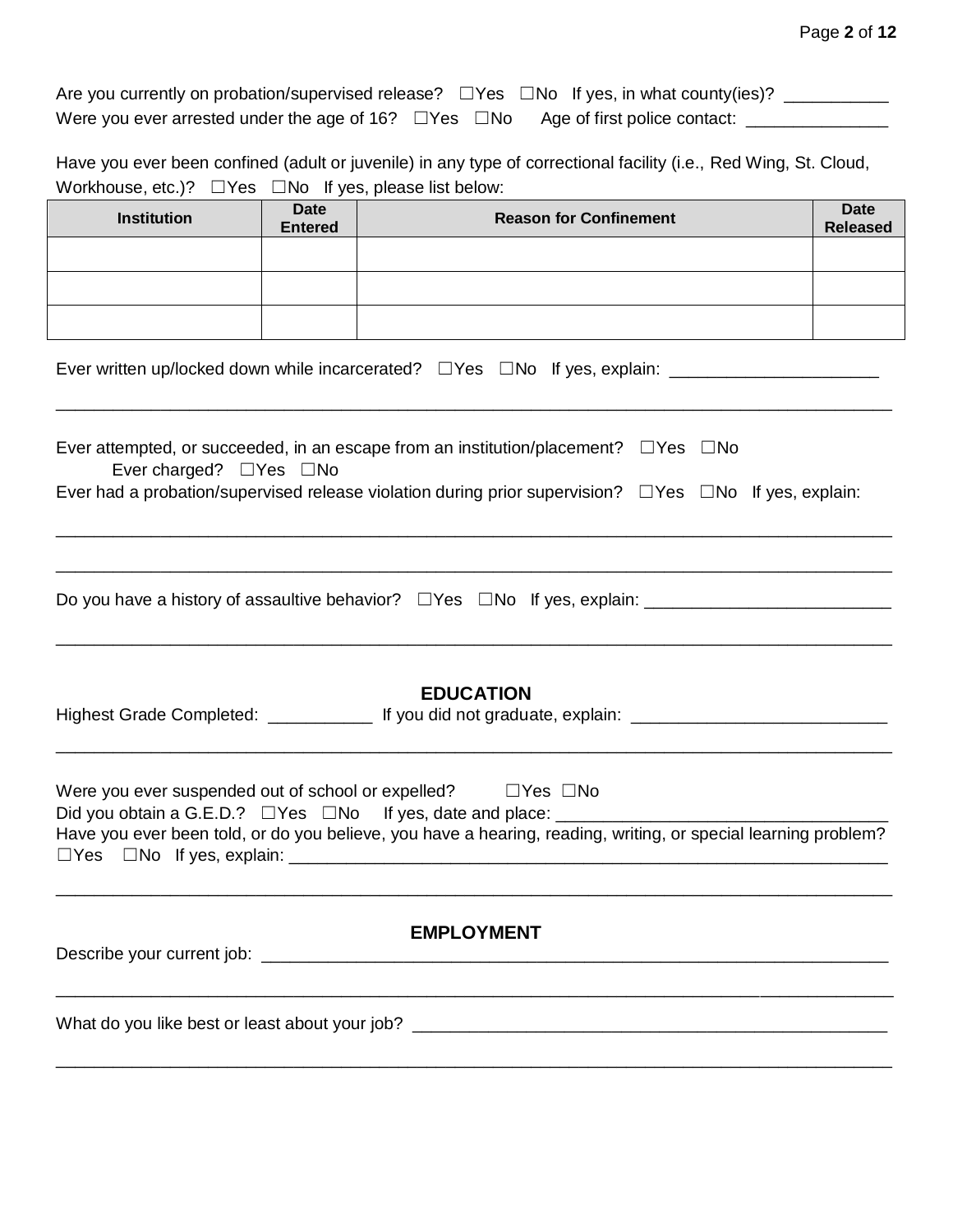| If I were to see you one year from now, would you still be working there? $\Box$ Yes $\Box$ No                |                      |  |  |
|---------------------------------------------------------------------------------------------------------------|----------------------|--|--|
|                                                                                                               |                      |  |  |
| Do they know you're involved with the Court System? $\Box$ Yes $\Box$ No                                      |                      |  |  |
|                                                                                                               |                      |  |  |
| Do you spend time outside of work with them?                                                                  | $\Box$ Yes $\Box$ No |  |  |
| Do you eat lunch/take breaks with them?                                                                       | $\Box$ Yes $\Box$ No |  |  |
| Are your co-workers good influences on you?                                                                   | $\Box$ Yes $\Box$ No |  |  |
| Are they people you should/would like to hang around with?                                                    | $\Box$ Yes $\Box$ No |  |  |
|                                                                                                               |                      |  |  |
| Do you feel your boss does a good job? $\Box$ Yes $\Box$ No                                                   |                      |  |  |
| How would you rate your financial situation on a scale of one to ten (1 being no stress and 10 being stressed |                      |  |  |
| out)? □10 □9 □8 □7 □6 □5 □4 □3 □2 □1 Please explain: ___________________________                              |                      |  |  |
| Do you have difficulty meeting your financial obligations (i.e. living expenses)? $\Box$ Yes $\Box$ No        |                      |  |  |
|                                                                                                               |                      |  |  |
| Are you receiving any government assistance, unemployment, social security, or pension benefits?              |                      |  |  |
|                                                                                                               |                      |  |  |
| Have you filed bankruptcy? $\Box$ Never $\Box$ In the past $\Box$ Currently in process                        |                      |  |  |

Page **3** of **12**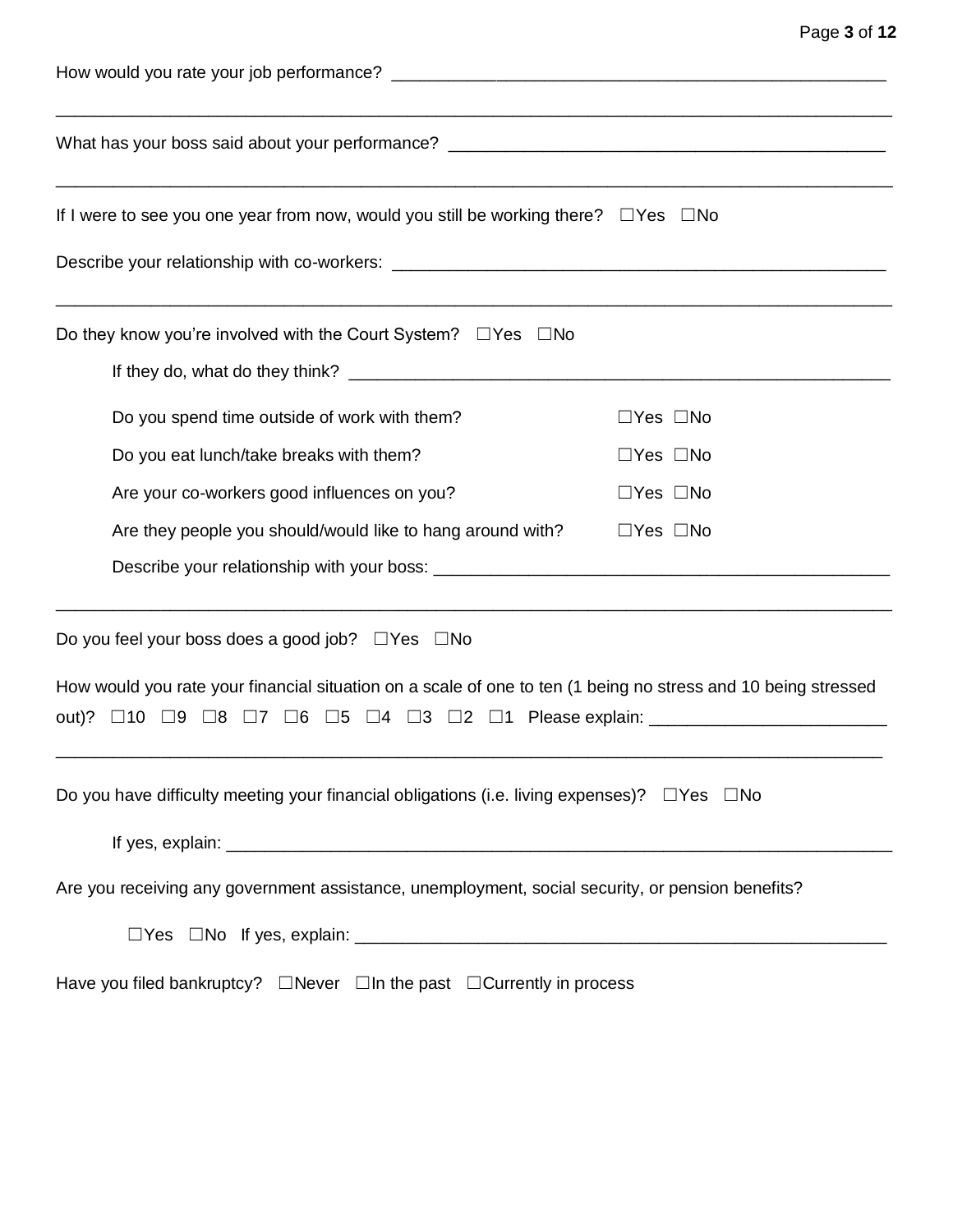Please list your employment experience in the past year:

| <b>CURRENT Employer:</b> | <b>Start/Leave Dates:</b> | Reason for Leaving: |
|--------------------------|---------------------------|---------------------|
| PREVIOUS Employer:       | <b>Start/Leave Dates:</b> | Reason for Leaving: |
| PREVIOUS Employer:       | <b>Start/Leave Dates:</b> | Reason for Leaving: |

\_\_\_\_\_\_\_\_\_\_\_\_\_\_\_\_\_\_\_\_\_\_\_\_\_\_\_\_\_\_\_\_\_\_\_\_\_\_\_\_\_\_\_\_\_\_\_\_\_\_\_\_\_\_\_\_\_\_\_\_\_\_\_\_\_\_\_\_\_\_\_\_\_\_\_\_\_\_\_\_\_\_\_\_\_\_\_\_

\_\_\_\_\_\_\_\_\_\_\_\_\_\_\_\_\_\_\_\_\_\_\_\_\_\_\_\_\_\_\_\_\_\_\_\_\_\_\_\_\_\_\_\_\_\_\_\_\_\_\_\_\_\_\_\_\_\_\_\_\_\_\_\_\_\_\_\_\_\_\_\_\_\_\_\_\_\_\_\_\_\_\_\_\_\_\_\_

Have you ever been fired or left before being fired? □Yes □No If yes, please explain:\_\_\_\_\_\_\_\_\_\_\_\_\_

| <b>FAMILY HISTORY</b>              |        |  |
|------------------------------------|--------|--|
| Father:                            | Phone: |  |
| Describe relationship:             |        |  |
| <b>Mother:</b>                     | Phone: |  |
| Describe relationship:             |        |  |
| Step/Foster-Father:                | Phone: |  |
| Describe relationship:             |        |  |
| <b>Step/Foster-Mother:</b>         | Phone: |  |
| Describe relationship:             |        |  |
| Describe your childhood: _________ |        |  |
|                                    |        |  |

Please provide the names and information of any other individuals (i.e. grandparents) you believe play a vital role in your life and have been a role model: \_\_\_\_\_\_\_\_\_\_\_\_\_\_\_\_\_\_\_\_\_\_\_\_\_\_\_\_\_\_\_\_\_\_

\_\_\_\_\_\_\_\_\_\_\_\_\_\_\_\_\_\_\_\_\_\_\_\_\_\_\_\_\_\_\_\_\_\_\_\_\_\_\_\_\_\_\_\_\_\_\_\_\_\_\_\_\_\_\_\_\_\_\_\_\_\_\_\_\_\_\_\_\_\_\_\_\_\_\_\_\_\_\_\_\_\_\_\_\_\_\_\_ \_\_\_\_\_\_\_\_\_\_\_\_\_\_\_\_\_\_\_\_\_\_\_\_\_\_\_\_\_\_\_\_\_\_\_\_\_\_\_\_\_\_\_\_\_\_\_\_\_\_\_\_\_\_\_\_\_\_\_\_\_\_\_\_\_\_\_\_\_\_\_\_\_\_\_\_\_\_\_\_\_\_\_\_\_\_\_\_ \_\_\_\_\_\_\_\_\_\_\_\_\_\_\_\_\_\_\_\_\_\_\_\_\_\_\_\_\_\_\_\_\_\_\_\_\_\_\_\_\_\_\_\_\_\_\_\_\_\_\_\_\_\_\_\_\_\_\_\_\_\_\_\_\_\_\_\_\_\_\_\_\_\_\_\_\_\_\_\_\_\_\_\_\_\_\_\_

\_\_\_\_\_\_\_\_\_\_\_\_\_\_\_\_\_\_\_\_\_\_\_\_\_\_\_\_\_\_\_\_\_\_\_\_\_\_\_\_\_\_\_\_\_\_\_\_\_\_\_\_\_\_\_\_\_\_\_\_\_\_\_\_\_\_\_\_\_\_\_\_\_\_\_\_\_\_\_\_\_\_\_\_\_\_\_\_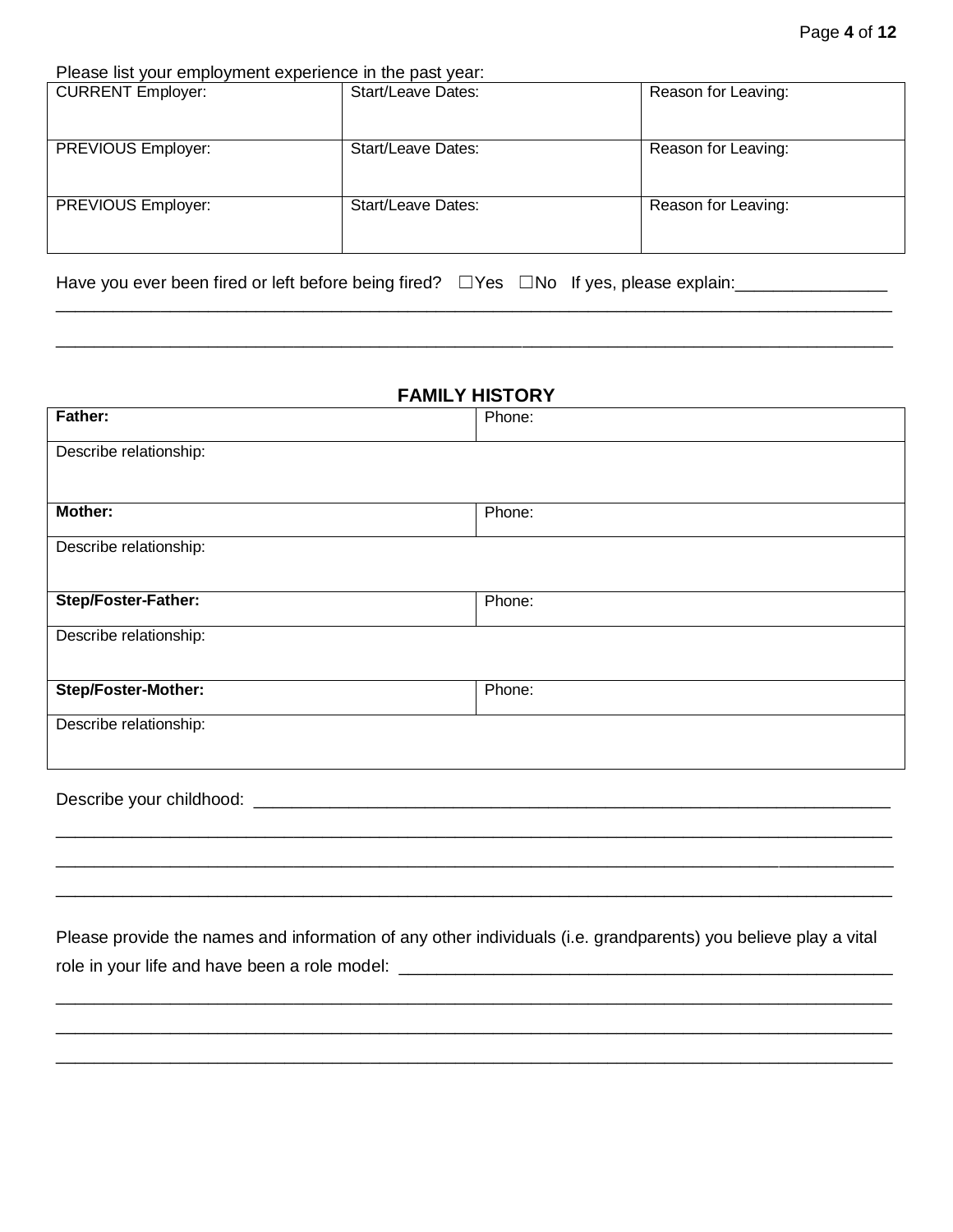| <b>SIBLINGS</b>                                 |  |  |  |
|-------------------------------------------------|--|--|--|
| *List brothers/sisters, including step-siblings |  |  |  |

|                                                                                            | List prothers/sisters, including step-siplings |                         |
|--------------------------------------------------------------------------------------------|------------------------------------------------|-------------------------|
| Name:                                                                                      | Relationship:                                  | Age:                    |
| Name:                                                                                      | Relationship:                                  | Age:                    |
| Name:                                                                                      | Relationship:                                  | Age:                    |
| Name:                                                                                      | Relationship:                                  | Age:                    |
| Name:                                                                                      | Relationship:                                  | Age:                    |
| Name:                                                                                      | Relationship:                                  | Age:                    |
|                                                                                            |                                                |                         |
| Any family members been convicted of a crime? $\Box$ Yes $\Box$ No If yes, explain: $\Box$ |                                                |                         |
| Does your family have a history of: □ Chemical Dependency □ Depression □ Anxiety □ Abuse   | $\Box$ Other mental health concerns            | $\Box$ Gang Affiliation |
|                                                                                            |                                                |                         |
|                                                                                            |                                                |                         |
|                                                                                            |                                                |                         |
|                                                                                            |                                                |                         |
|                                                                                            | <b>MARITAL</b>                                 |                         |
| □Single □Married □Widowed □Separated □Divorced □Cohabitating □Dependent                    |                                                |                         |
|                                                                                            |                                                |                         |
|                                                                                            |                                                |                         |
| If divorced/separated, please list the date and reason:                                    |                                                |                         |
| Previous spouse's full name:                                                               |                                                | Years married:          |
|                                                                                            |                                                |                         |
| Name:                                                                                      | <b>CHILDREN</b>                                | M/F<br>Age              |
| Co-parent:                                                                                 | Child Support:                                 |                         |
|                                                                                            |                                                |                         |
| Custody arrangement:                                                                       |                                                |                         |
|                                                                                            |                                                |                         |
|                                                                                            |                                                |                         |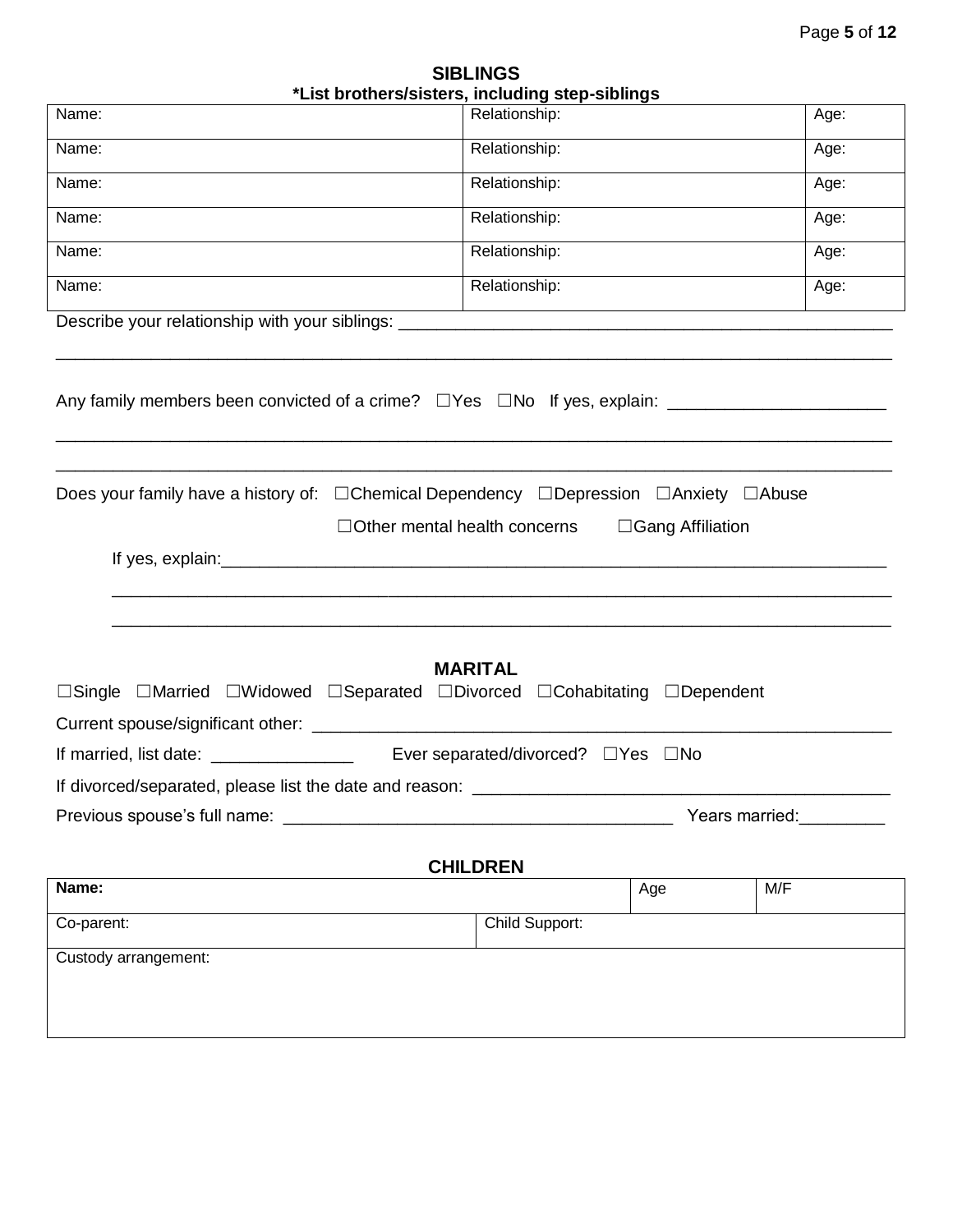| Name:                                                                                                           |                   | Age | M/F |
|-----------------------------------------------------------------------------------------------------------------|-------------------|-----|-----|
| Co-parent:                                                                                                      | Child Support:    |     |     |
| Custody arrangement:                                                                                            |                   |     |     |
|                                                                                                                 |                   |     |     |
| Name:                                                                                                           |                   | Age | M/F |
| Co-parent:                                                                                                      | Child Support:    |     |     |
| Custody arrangement:                                                                                            |                   |     |     |
| Name:                                                                                                           |                   | Age | M/F |
| Co-parent:                                                                                                      | Child Support:    |     |     |
| Custody arrangement:                                                                                            |                   |     |     |
| Are you presently in arrears regarding child support? $\square$ Yes $\square$ No If yes, amount: _____________  |                   |     |     |
|                                                                                                                 | <b>WEAPONS</b>    |     |     |
| Do you own, or have you ever owned a weapon? $\Box$ Yes $\Box$ No If yes, indicate type of weapon(s) and        |                   |     |     |
|                                                                                                                 |                   |     |     |
|                                                                                                                 |                   |     |     |
|                                                                                                                 |                   |     |     |
|                                                                                                                 | <b>COMPANIONS</b> |     |     |
|                                                                                                                 |                   |     |     |
|                                                                                                                 |                   |     |     |
|                                                                                                                 |                   |     |     |
|                                                                                                                 |                   |     |     |
|                                                                                                                 |                   |     |     |
|                                                                                                                 |                   |     |     |
|                                                                                                                 |                   |     |     |
| Do any of your friends engage in criminal activity or use illegal drugs? $\Box$ Yes $\Box$ No                   |                   |     |     |
| Are any of your friends presently on probation or incarcerated? $\Box$ Yes $\Box$ No If yes, how are they doing |                   |     |     |
|                                                                                                                 |                   |     |     |
|                                                                                                                 |                   |     |     |
|                                                                                                                 |                   |     |     |
|                                                                                                                 |                   |     |     |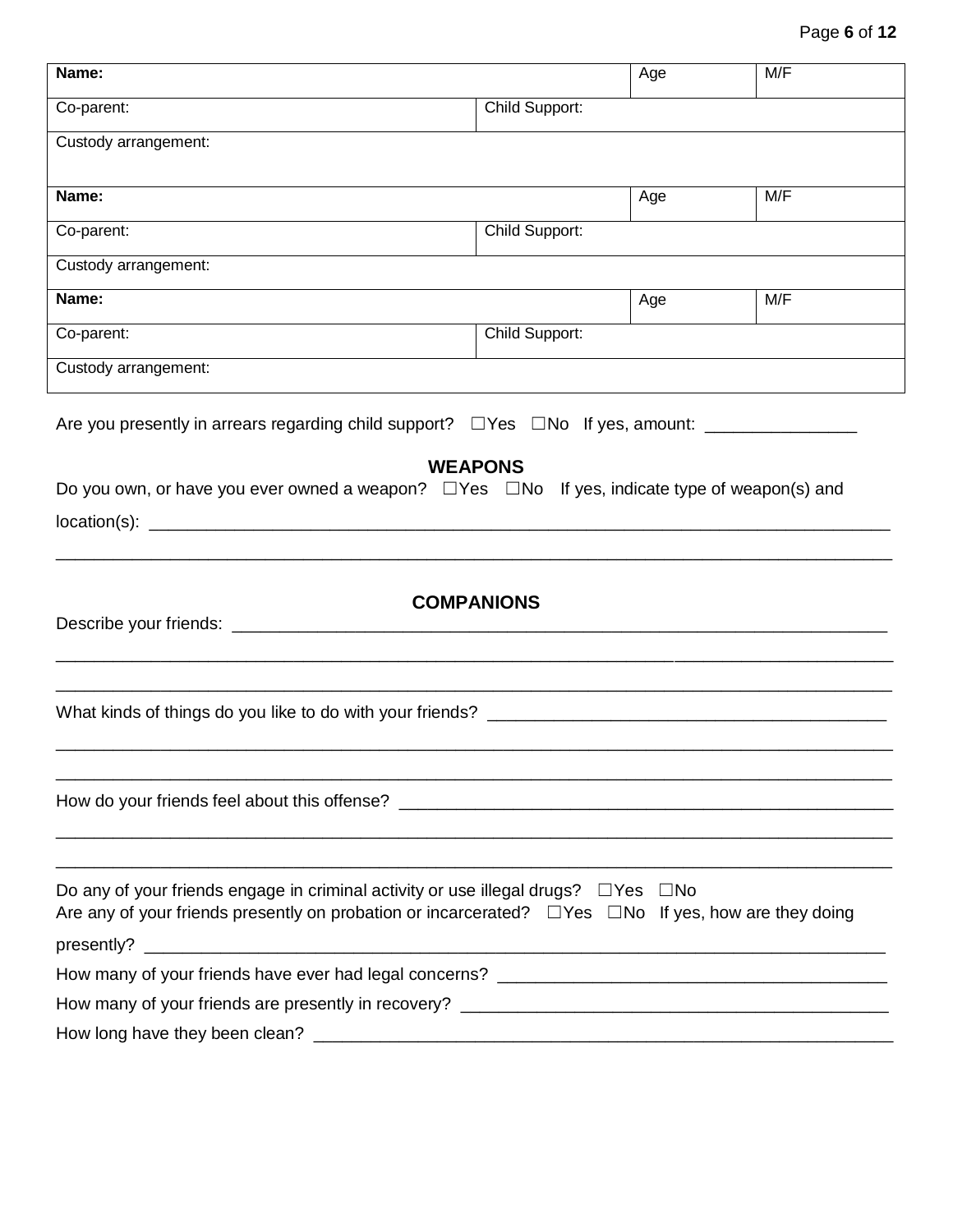### Page **7** of **12**

#### **RECREATION**

| What organized activities do you participate in?                                                             |
|--------------------------------------------------------------------------------------------------------------|
|                                                                                                              |
| Do your activities involve the use of alcohol/drugs?                                                         |
| <b>PHYSICAL HEALTH</b><br>List any serious illnesses, surgeries, or accidents you have suffered in the past: |

How is your current physical health? Please list any special or chronic health concerns you currently have:

\_\_\_\_\_\_\_\_\_\_\_\_\_\_\_\_\_\_\_\_\_\_\_\_\_\_\_\_\_\_\_\_\_\_\_\_\_\_\_\_\_\_\_\_\_\_\_\_\_\_\_\_\_\_\_\_\_\_\_\_\_\_\_\_\_\_\_\_\_\_\_\_\_\_\_\_\_\_\_\_\_\_\_\_\_\_\_\_

\_\_\_\_\_\_\_\_\_\_\_\_\_\_\_\_\_\_\_\_\_\_\_\_\_\_\_\_\_\_\_\_\_\_\_\_\_\_\_\_\_\_\_\_\_\_\_\_\_\_\_\_\_\_\_\_\_\_\_\_\_\_\_\_\_\_\_\_\_\_\_\_\_\_\_\_\_\_\_\_\_\_\_\_\_\_\_\_

List any prescribed medications you currently take: \_\_\_\_\_\_\_\_\_\_\_\_\_\_\_\_\_\_\_\_\_\_\_\_\_\_\_\_\_\_\_\_\_\_\_\_\_\_\_\_\_\_\_\_\_\_

### **CHEMICAL HEALTH**

\_\_\_\_\_\_\_\_\_\_\_\_\_\_\_\_\_\_\_\_\_\_\_\_\_\_\_\_\_\_\_\_\_\_\_\_\_\_\_\_\_\_\_\_\_\_\_\_\_\_\_\_\_\_\_\_\_\_\_\_\_\_\_\_\_\_\_\_\_\_\_\_\_\_\_\_\_\_\_\_\_\_\_\_\_\_\_\_

| Have you ever had an alcohol problem? $\Box$ Yes $\Box$ No |  |
|------------------------------------------------------------|--|
| Have you ever had a drug problem? $\Box$ Yes $\Box$ No     |  |

| <b>Cocaine/Crack</b>             | Age first used:          |                | Date last used:                    |
|----------------------------------|--------------------------|----------------|------------------------------------|
|                                  | Amount/Frequency of use: |                | Method of use:                     |
|                                  | If quit, when:           |                | Number of years of consistent use: |
| <b>Marijuana</b>                 | Age first used:          |                | Date last used:                    |
|                                  | Amount/Frequency of use: |                | Method of use:                     |
|                                  | If quit, when:           |                | Number of years of consistent use: |
| Methamphetamine/Amphetamin<br>es | Age first used:          |                | Date last used:                    |
|                                  | Amount/Frequency of use: |                | Method of use:                     |
|                                  | If quit, when:           |                | Number of years of consistent use: |
| <b>Hallucinogenics</b>           | Age first used:          |                | Date last used:                    |
|                                  | Amount/Frequency of use: | Method of use: |                                    |
|                                  | If quit, when:           |                | Number of years of consistent use: |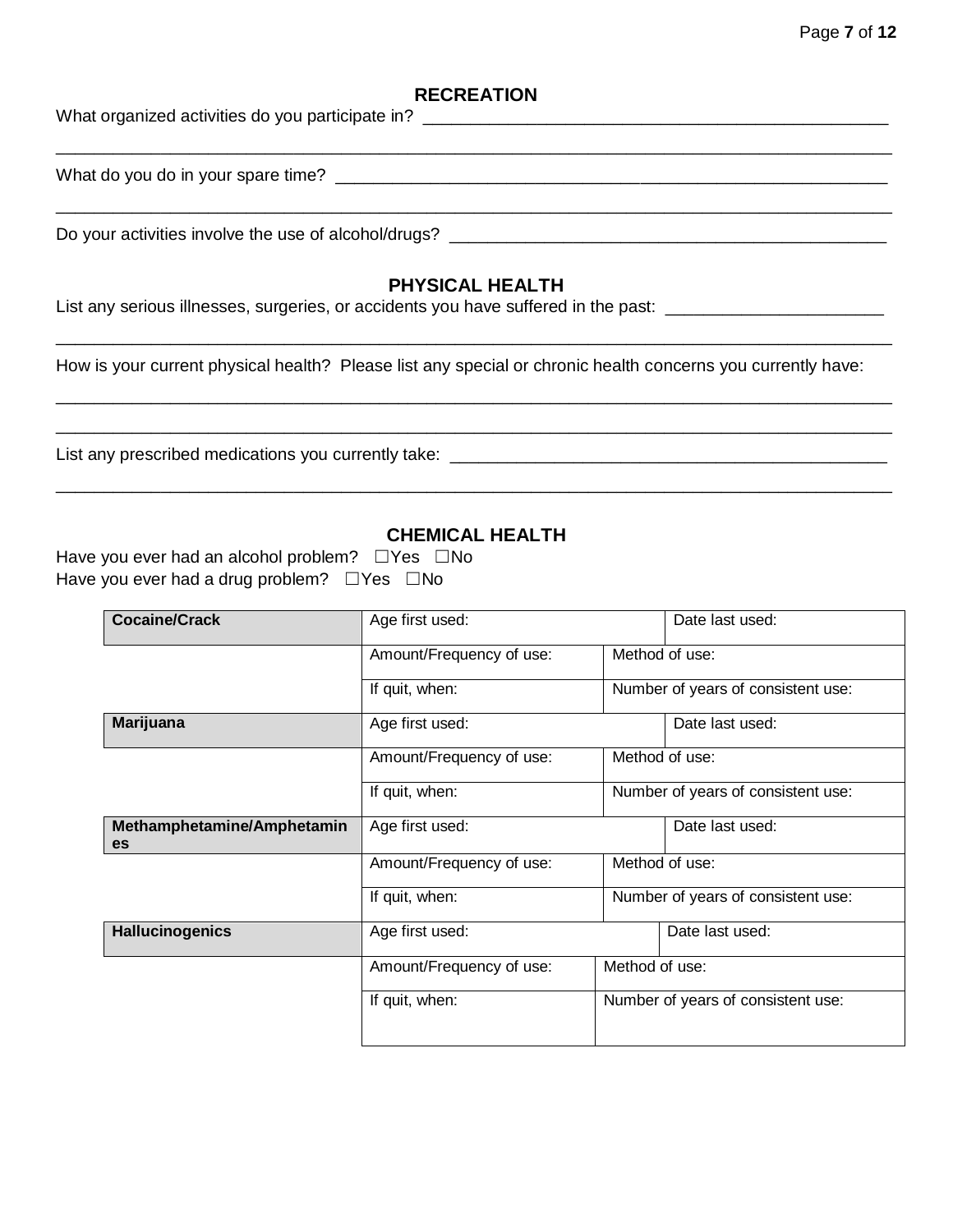| <b>Inhalants</b>                                    | Age first used:          | Date last used:                    |
|-----------------------------------------------------|--------------------------|------------------------------------|
|                                                     | Amount/Frequency of use: | Method of use:                     |
|                                                     | If quit, when:           | Number of years of consistent use: |
| <b>Prescription Pills</b>                           | Age first used:          | Date last used:                    |
|                                                     | Amount/Frequency of use: | Method of use:                     |
|                                                     | If quit, when:           | Number of years of consistent use: |
| <b>Alcohol</b>                                      | Age first used:          | Date last used:                    |
|                                                     | Amount/Frequency of use: | Method of use:                     |
|                                                     | If quit, when:           | Number of years of consistent use: |
| <b>Synthetics</b>                                   | Age first used:          | Date last used:                    |
|                                                     | Amount/Frequency of use: | Method of use:                     |
|                                                     | If quit, when:           | Number of years of consistent use: |
| <b>Opiates/Heroin/Morphine</b>                      | Age first used:          | Date last used:                    |
|                                                     | Amount/Frequency of use: | Method of use:                     |
|                                                     | If quit, when:           | Number of years of consistent use: |
| What is your longest period of sobriety? __________ |                          | What caused your relapse? _        |

Have you ever been in detox? □ Yes □ No If yes, please explain: \_\_\_\_\_\_\_\_\_\_\_\_\_\_\_\_\_\_\_\_\_\_\_\_\_\_\_\_\_\_\_\_\_\_\_

Please list all involvement in chemical dependency treatment:

| <b>Date</b> | Program | Inpatient/Outpatient | Location | Did you<br>complete it? |
|-------------|---------|----------------------|----------|-------------------------|
|             |         |                      |          |                         |
|             |         |                      |          |                         |
|             |         |                      |          |                         |
|             |         |                      |          |                         |
|             |         |                      |          |                         |

\_\_\_\_\_\_\_\_\_\_\_\_\_\_\_\_\_\_\_\_\_\_\_\_\_\_\_\_\_\_\_\_\_\_\_\_\_\_\_\_\_\_\_\_\_\_\_\_\_\_\_\_\_\_\_\_\_\_\_\_\_\_\_\_\_\_\_\_\_\_\_\_\_\_\_\_\_\_\_\_\_\_\_\_\_\_\_\_

Within the past year, has your use of drugs or alcohol contributed or affected any of the following:

\_\_\_\_\_\_\_\_\_\_\_\_\_\_\_\_\_\_\_\_\_\_\_\_\_\_\_\_\_\_\_\_\_\_\_\_\_\_\_\_\_\_\_\_\_\_\_\_\_\_\_\_\_\_\_\_\_\_\_\_\_\_\_\_\_\_\_\_\_\_\_\_\_\_\_\_\_\_\_\_\_\_\_\_\_

☐Marital/Family ☐School ☐Work ☐Medical If yes, please explain: \_\_\_\_\_\_\_\_\_\_\_\_\_\_\_\_\_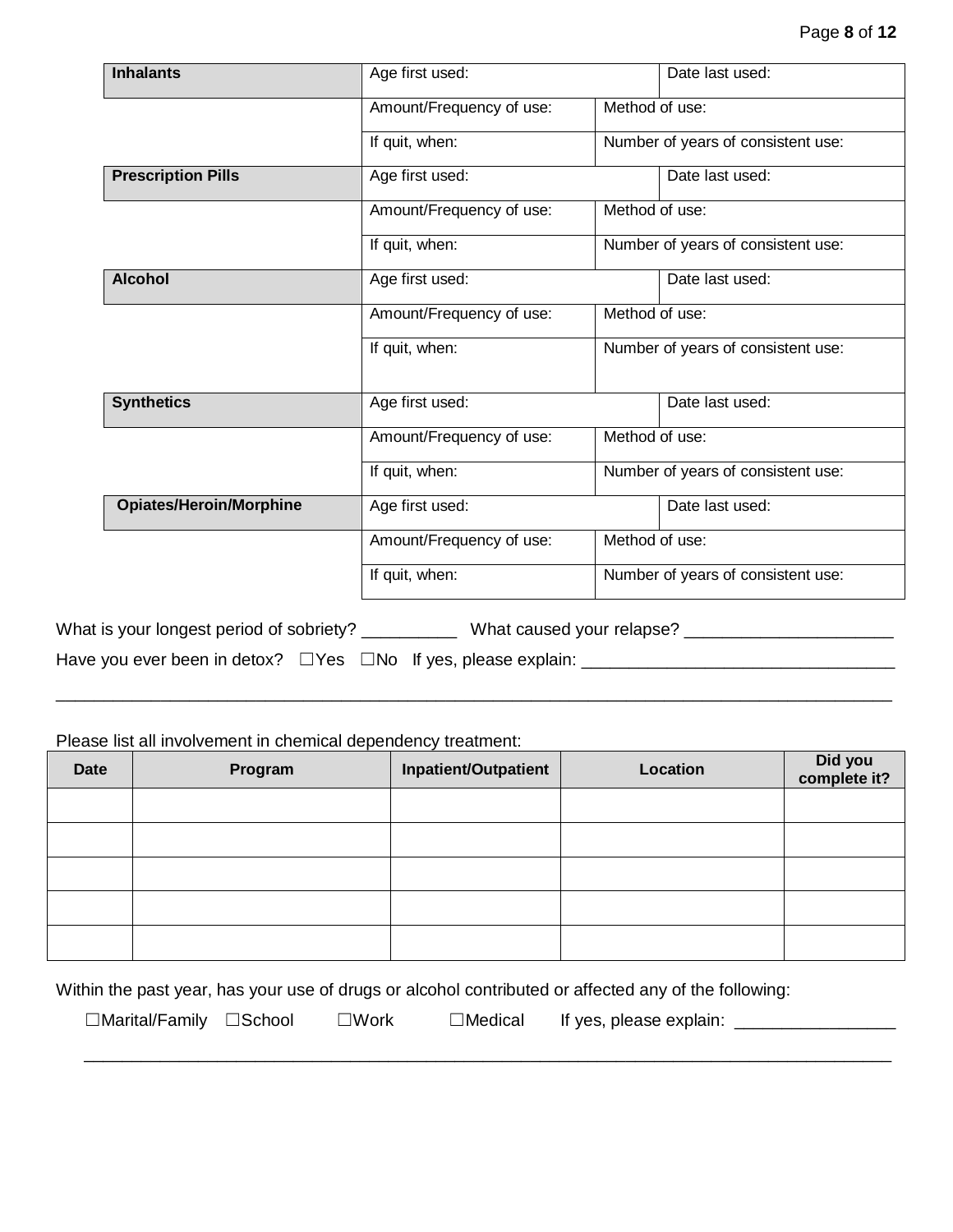| In the past year have you:                                                                   |                                              |  |  |
|----------------------------------------------------------------------------------------------|----------------------------------------------|--|--|
| Used drugs or alcohol until you passed out?<br>$\Box$ Yes $\Box$ No                          |                                              |  |  |
| Used drugs or alcohol to prevent a hangover?                                                 | $\Box$ Yes $\Box$ No                         |  |  |
| Drank alcohol first thing in the morning?                                                    | $\Box$ Yes $\Box$ No                         |  |  |
| Experienced a blackout?                                                                      | $\Box$ Yes $\Box$ No                         |  |  |
| Attempted to limit your usage?                                                               | $\Box$ Yes $\Box$ No                         |  |  |
| Been violent while using?                                                                    | $\Box$ Yes $\Box$ No                         |  |  |
| Used more or longer than you intended?                                                       |                                              |  |  |
| Overdosed?                                                                                   | $\Box$ Yes $\Box$ No<br>$\Box$ Yes $\Box$ No |  |  |
| Injected/used intravenously?                                                                 | $\Box$ Yes $\Box$ No                         |  |  |
| Had cravings? Decreased/increased tolerance?                                                 | $\Box$ Yes $\Box$ No                         |  |  |
|                                                                                              |                                              |  |  |
| Had muscle aches? Tremors/shakes? Withdrawal? Hallucinations?                                | $\Box$ Yes $\Box$ No                         |  |  |
| Made prior attempts to quit?                                                                 | $\Box$ Yes $\Box$ No                         |  |  |
| Had difficulty remaining abstinent?                                                          | $\Box$ Yes $\Box$ No                         |  |  |
| In the past year, how much money have you spent on drugs and/or alcohol? _____________/week  |                                              |  |  |
| Where are you now with your use?                                                             |                                              |  |  |
|                                                                                              |                                              |  |  |
|                                                                                              |                                              |  |  |
|                                                                                              |                                              |  |  |
| <b>MENTAL HEALTH</b>                                                                         |                                              |  |  |
|                                                                                              |                                              |  |  |
|                                                                                              |                                              |  |  |
|                                                                                              |                                              |  |  |
| Have you ever participated in any of the following:                                          |                                              |  |  |
| $\Box$ Anger Management $\Box$ Individual Counseling $\Box$ Family or Group Counseling       |                                              |  |  |
|                                                                                              |                                              |  |  |
|                                                                                              |                                              |  |  |
|                                                                                              |                                              |  |  |
|                                                                                              |                                              |  |  |
|                                                                                              |                                              |  |  |
|                                                                                              |                                              |  |  |
| Do you have trouble controlling your feelings? $\square$ Yes $\square$ No If yes, explain:   |                                              |  |  |
|                                                                                              |                                              |  |  |
| Have you ever:                                                                               |                                              |  |  |
| Been assigned a social worker or case manager (adult/juvenile)?                              | $\Box$ Yes $\Box$ No                         |  |  |
| Been treated by a psychiatrist?                                                              |                                              |  |  |
| Been treated by your general doctor for mental health?<br>$\Box$ Yes $\Box$ No               |                                              |  |  |
| Been placed on medications for mental health reasons?<br>$\Box$ Yes $\Box$ No                |                                              |  |  |
| Suffered/diagnosed with severe head trauma or brain injuries?<br>$\Box$ Yes $\Box$ No        |                                              |  |  |
| Had a mental health diagnosis?<br>$\Box$ Yes $\Box$ No                                       |                                              |  |  |
| Were you ever placed in foster care or removed from the family home?<br>$\Box$ Yes $\Box$ No |                                              |  |  |
| Suffered abuse (physical, sexual, or emotional)?<br>$\Box$ Yes $\Box$ No                     |                                              |  |  |
| Witnessed abuse (physical, sexual, or emotional)?                                            |                                              |  |  |
| $\Box$ Yes $\Box$ No                                                                         |                                              |  |  |

Page **9** of **12**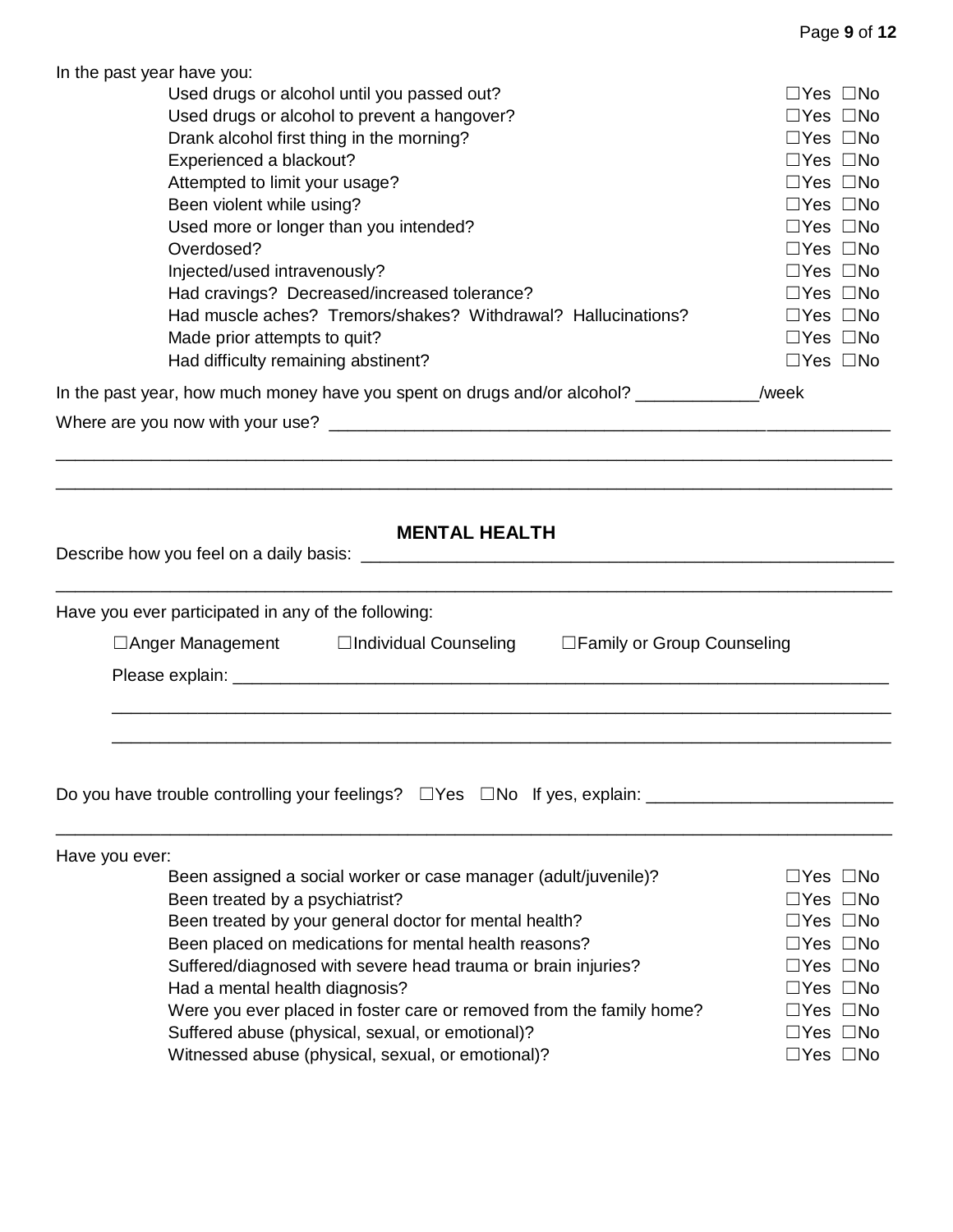| Page 10 of 12 |  |  |  |
|---------------|--|--|--|
|---------------|--|--|--|

| If you marked yes to any of the above, please explain:                                              |             |             |                         |
|-----------------------------------------------------------------------------------------------------|-------------|-------------|-------------------------|
|                                                                                                     |             |             |                         |
|                                                                                                     |             |             |                         |
| Have you ever thought about or attempted suicide? □ Yes □ No If yes, explain: _____________________ |             |             |                         |
| What medications are you currently prescribed? _________________________________                    |             |             |                         |
| Please indicate which of the following you have ever been diagnosed with (check all that apply):    |             |             |                         |
|                                                                                                     |             |             |                         |
| $\Box$ Borderline Personality                                                                       | $\Box$ ADHD | $\Box$ PTSD | □Traumatic Brain Injury |

Please list any treatment/hospitalizations for mental health:

☐Other: \_\_\_\_\_\_\_\_\_\_\_\_\_\_\_\_\_\_\_\_\_\_\_

| <b>Date</b> | Doctor/Therapist | <b>Program/Hospital and Location</b> | <b>Reason/Diagnosis</b> |
|-------------|------------------|--------------------------------------|-------------------------|
|             |                  |                                      |                         |
|             |                  |                                      |                         |
|             |                  |                                      |                         |
|             |                  |                                      |                         |

Have you ever participated in gambling activities (i.e. sports-betting, lottery or pull-tab, BINGO, poker, slot machines, casinos, etc.)? ☐Yes ☐No How often? \_\_\_\_\_\_\_\_\_\_\_\_\_\_\_\_\_\_\_\_\_\_\_\_\_\_\_\_\_\_\_\_\_\_\_\_\_\_\_\_\_

Do you believe you have a problem with gambling, or has anyone expressed concerns about your gambling? ☐Yes ☐No

List involvement in any prior gambling treatment programs: \_\_\_\_\_\_\_\_\_\_\_\_\_\_\_\_\_\_\_\_\_\_\_\_\_\_\_\_\_\_\_\_\_\_\_\_\_\_\_\_

### **PERSONAL REFLECTION**

\_\_\_\_\_\_\_\_\_\_\_\_\_\_\_\_\_\_\_\_\_\_\_\_\_\_\_\_\_\_\_\_\_\_\_\_\_\_\_\_\_\_\_\_\_\_\_\_\_\_\_\_\_\_\_\_\_\_\_\_\_\_\_\_\_\_\_\_\_\_\_\_\_\_\_\_\_\_\_\_\_\_\_\_\_\_\_\_

\_\_\_\_\_\_\_\_\_\_\_\_\_\_\_\_\_\_\_\_\_\_\_\_\_\_\_\_\_\_\_\_\_\_\_\_\_\_\_\_\_\_\_\_\_\_\_\_\_\_\_\_\_\_\_\_\_\_\_\_\_\_\_\_\_\_\_\_\_\_\_\_\_\_\_\_\_\_\_\_\_\_\_\_\_\_\_\_ \_\_\_\_\_\_\_\_\_\_\_\_\_\_\_\_\_\_\_\_\_\_\_\_\_\_\_\_\_\_\_\_\_\_\_\_\_\_\_\_\_\_\_\_\_\_\_\_\_\_\_\_\_\_\_\_\_\_\_\_\_\_\_\_\_\_\_\_\_\_\_\_\_\_\_\_\_\_\_\_\_\_\_\_\_\_\_\_

\_\_\_\_\_\_\_\_\_\_\_\_\_\_\_\_\_\_\_\_\_\_\_\_\_\_\_\_\_\_\_\_\_\_\_\_\_\_\_\_\_\_\_\_\_\_\_\_\_\_\_\_\_\_\_\_\_\_\_\_\_\_\_\_\_\_\_\_\_\_\_\_\_\_\_\_\_\_\_\_\_\_\_\_\_\_\_\_

What is the first thing that comes to mind when you think about the trouble you have been in?

In your opinion, what are the most significant reasons for the trouble you have been in? \_\_\_\_\_\_\_\_\_\_\_\_\_\_\_\_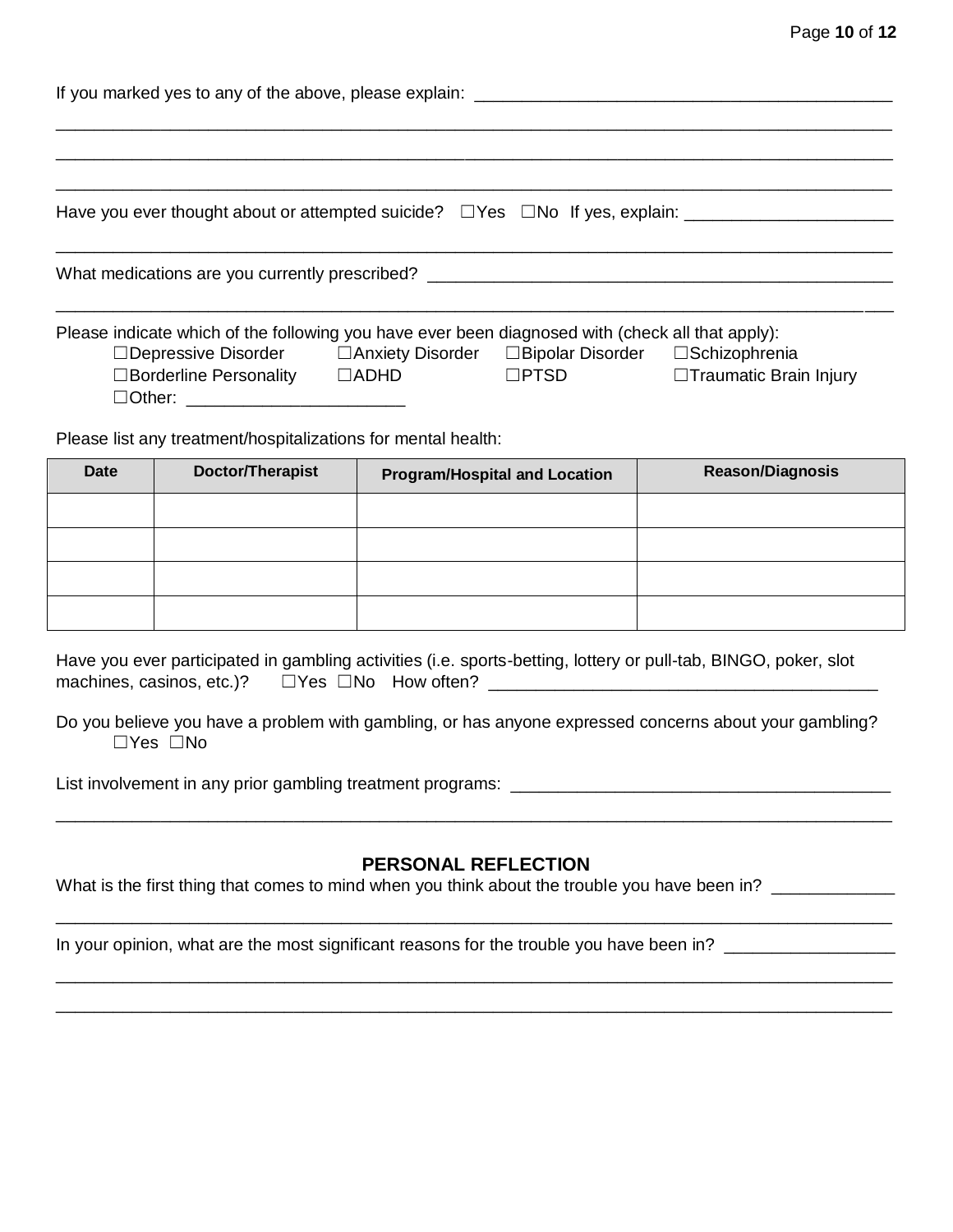| What needs to happen to make things right with those you have harmed? ______________________________                                                                                                                                                                                                                                                                             |
|----------------------------------------------------------------------------------------------------------------------------------------------------------------------------------------------------------------------------------------------------------------------------------------------------------------------------------------------------------------------------------|
|                                                                                                                                                                                                                                                                                                                                                                                  |
|                                                                                                                                                                                                                                                                                                                                                                                  |
| If you are placed on probation for this offense, what problem areas in your life would you like help working on?                                                                                                                                                                                                                                                                 |
| Do you think the potential rules of your supervision are appropriate and fair? ___________________________<br>What obstacles, if any, do you foresee in achieving your goals and successfully completing probation?                                                                                                                                                              |
| What strengths do you see in yourself that will help you achieve your goals and successfully complete                                                                                                                                                                                                                                                                            |
| <b>GANG AFFILLIATION</b><br>Are you presently affiliated? □ Yes □ No If no, when did you denounce? ____________________________<br>Have you ever been thought to be affiliated? □ Yes □ No If yes, explain:<br>————————————————————<br>Have you ever been arrested for gang activity? $\Box$ Yes $\Box$ No<br>Have you ever been a victim of gang violence? $\Box$ Yes $\Box$ No |

Have you ever been in a prison gang? □Yes □No

| Are you aware of gang activity/issues in your neighborhood? $\square$ Yes $\square$ No Please explain: |  |  |  |
|--------------------------------------------------------------------------------------------------------|--|--|--|
|--------------------------------------------------------------------------------------------------------|--|--|--|

\_\_\_\_\_\_\_\_\_\_\_\_\_\_\_\_\_\_\_\_\_\_\_\_\_\_\_\_\_\_\_\_\_\_\_\_\_\_\_\_\_\_\_\_\_\_\_\_\_\_\_\_\_\_\_\_\_\_\_\_\_\_\_\_\_\_\_\_\_\_\_\_\_\_\_\_\_\_\_\_\_\_\_\_\_\_\_\_

\_\_\_\_\_\_\_\_\_\_\_\_\_\_\_\_\_\_\_\_\_\_\_\_\_\_\_\_\_\_\_\_\_\_\_\_\_\_\_\_\_\_\_\_\_\_\_\_\_\_\_\_\_\_\_\_\_\_\_\_\_\_\_\_\_\_\_\_\_\_\_\_\_\_\_\_\_\_\_\_\_\_\_\_\_\_\_\_